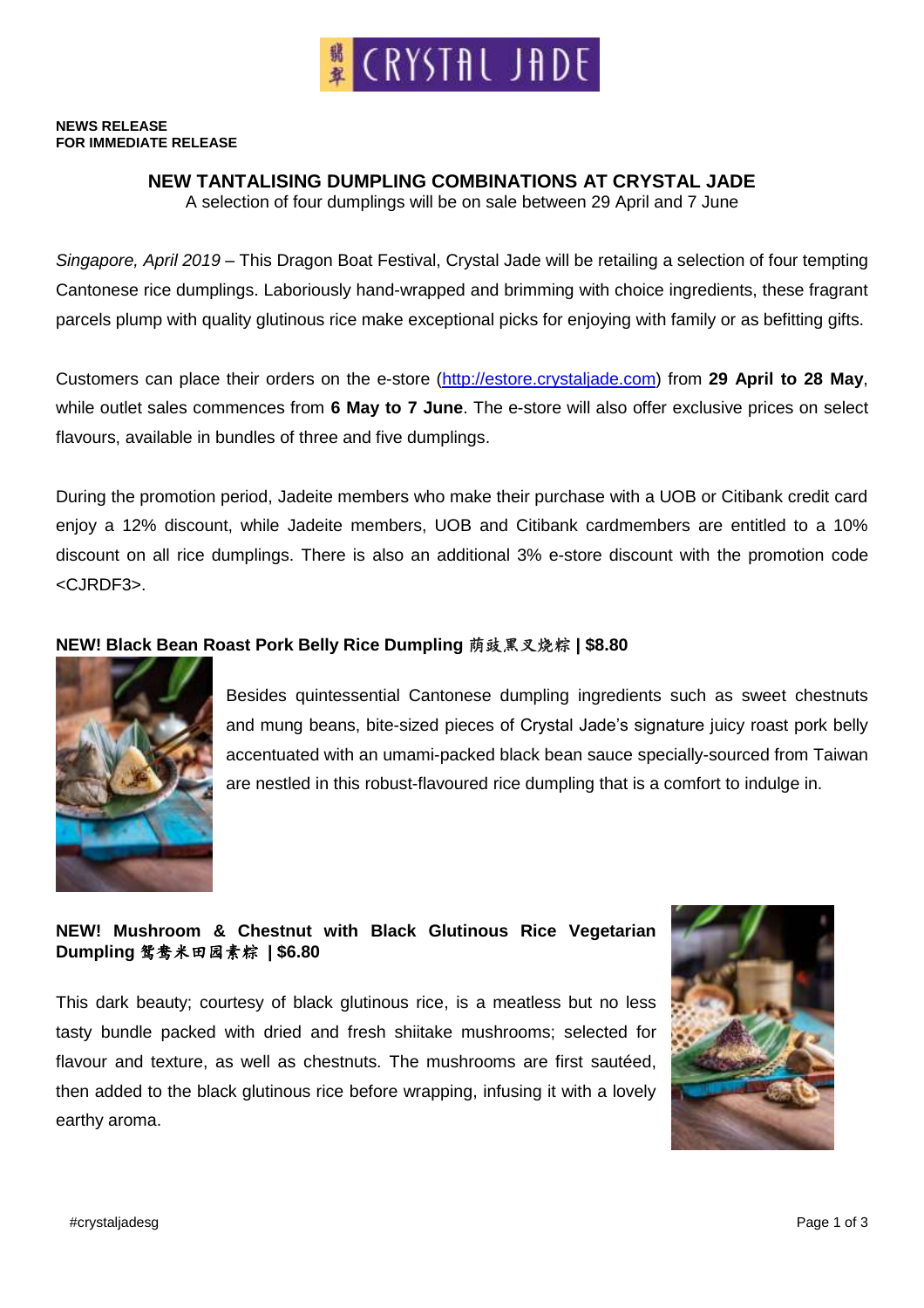

*From left: Traditional Hong Kong-style Premium Jinhua Ham with Conpoy Rice Dumpling & Classic Five-Spice Marinated Pork Rice Dumpling*

# **Traditional Hong Kong-style Premium Jinhua Ham with Conpoy Rice Dumpling** 港式金华火腿干贝裹 蒸粽 **| \$17.80**

Presented in a rectangular parcel shape, this Hong Kong-style dumpling is enveloped by an inner layer of reed leaves which is then wrapped with a large lotus leaf. Studded with a generous number of ingredients, this upsized deluxe dumpling is brimming with an intense and savoury Jinhua ham, top quality conpoy from Hokkaido, roast pork and roast duck among others.

## **Classic Five-Spice Marinated Pork Rice Dumpling** 五香咸肉粽 | **\$7.80**

Moist and savoury, this perennial favourite bears the unmistakable aroma of five-spice powder. It includes the essentials of a classic dumpling – fragrant glutinous rice, juicy pork chunks, sweet chestnuts, salted egg yolk and mung beans.

## **E-STORE EXCLUSIVE BUNDLE SET**

1) Bundle of 3 Rice Dumplings: **\$21.80 (U.P \$23.40)**

- 1x Classic Five Spice Marinated Pork Rice Dumpling 五香咸肉粽
- 1 x Black Bean Roast Pork Rice Dumpling 荫豉黑叉烧粽
- 1 x Mushroom & Chestnut with Black Glutinous Rice Vegetarian Dumpling 鸳鸯米田园素粽

2) Bundle of 5 Rice Dumplings: **\$35.80 (U.P \$39)**

- 1 x Classic Five Spice Marinated Pork Rice Dumpling 五香咸肉粽
- 2 x Black Bean Roast Pork Rice Dumpling 荫豉黑叉烧粽
- 2 x Mushroom & Chestnut with Black Glutinous Rice Vegetarian Dumpling 鸳鸯米田园素粽

 For more information on outlet locations, please log on to [www.crystaljade.com.](http://www.crystaljade.com/)

#### **ABOUT CRYSTAL JADE GROUP**

Founded in 1991, Crystal Jade is an awarded Chinese culinary group with MICHELIN one star for three consecutive years, since its inaugural edition, and multiple MICHELIN Bib Gourmand awards (Hong Kong & Shanghai). Committed to preserving the rich traditions of Chinese cuisine, the group's portfolio of specialty dining concepts range from fine dining and casual dining restaurants to specialty bakeries.

In 2014, L Capital Asia, the private equity arm of LVMH Moët Hennessy – Louis Vuitton officiated a 90% stake buy in Crystal Jade. Later in June 2015, Standard Chartered Private Equity (SCPE) announced its investment in the group as well. To date, the award-winning group owns and operates over 120 outlets across 30 major cities in Asia Pacific.